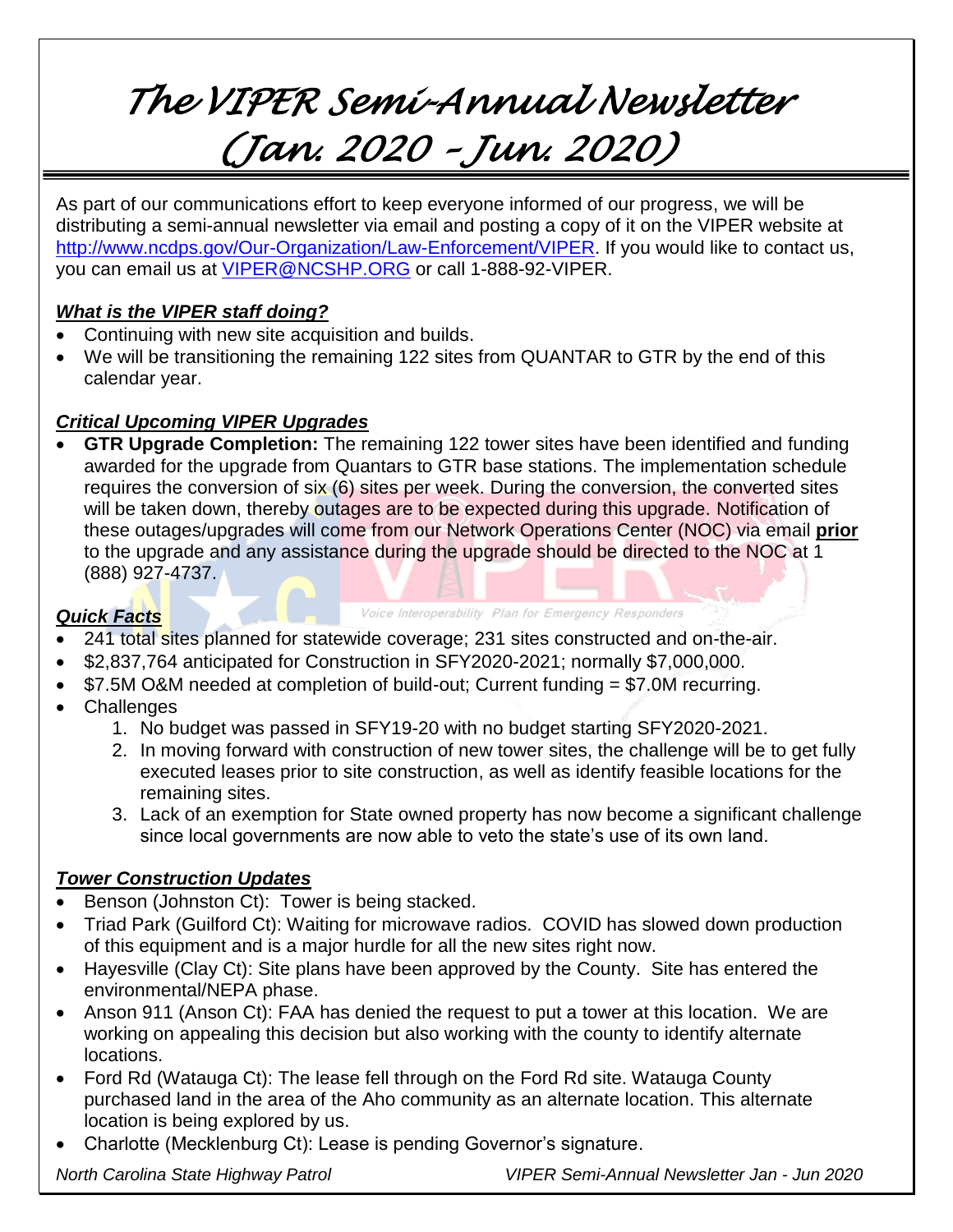## *Radio reprogramming*

- Please ensure that you make every effort to update your current radio code plug to include the latest control channel list so that your equipment performs at the optimum level. When updating the control channel list, you must ensure that the Full Spectrum Scan option is also activated in your radio code plug. As of January 2020, we are still seeing radio code plugs where the number of control channels in the list is set to ONE! If you have any questions about the control channel update, please send an email to VIPER-activate @ncshp.org.
- A new VIPER Mandatory Statewide Template has been developed and is awaiting SIEC approval before being disseminated. This includes significant changes in the DPR plan, the total number of state event talk groups, the inclusion of LE Only talk groups as well as the removal of roamer and pool talk groups.

## *VIPER ID status*

• VIPER POCs should maintain their inventory and are required to submit an annual "true-up" document to VIPER in January of each year. The "true-up" document for 2020 is due Friday, January 29th and should be sent to [VIPER-activate@ncshp.org.](mailto:VIPER-activate@ncshp.org)

## *VIPER approved radios*

- For 2020 we continue to approve multiple radio vendors and products for use on the VIPER system. Currently Motorola, EF Johnson, Kenwood, Harris, Tait and BK Relm all have approved products for use on the VIPER system. **New radios from vendors for consideration are due no later than 30 September of each year** so that testing and evaluations can be completed prior to the start of the new calendar year.
- **Please read the following notice carefully regarding radio additions to the VIPER System effective 1 January, 2020 and beyond.** Plan for Emergency Responders
- **Effective 1 January, 2020, VIPER will no longer allow current or new VIPER end user agencies to activate non TDMA capable radios on the system. This would include all models from the below list of manufacturer radios;**
	- **1. Motorola – XTS1500, 2500 and 5000 portable radios**
	- **2. Motorola – XTL1500, 2500 and 5000 mobile radios**
	- **3. EF Johnson – 51SL/51ES portable radios**
	- **4. EF Johnson – 53SL/53ES mobile radios**
- Effective 1 July, 2022 all radios being added to the VIPER system must be ready to receive TDMA programming. It is extremely important that our end users understand exactly what this means. Many manufacturers radios may be capable of TDMA operation but were not ordered with the "feature" enabled from the factory. These radios will need to be modified in the field to add the TDMA feature, so as to be **ready** for a transition to TDMA in the future.
- Effective 1 July, 2025 all radios currently **active** on the VIPER system, along with all future additions to the system shall be ready to receive TDMA programming. VIPER respects that these dates may represent challenges to our end users, especially in the area of funding since replacement radios or upgrades to existing radios will be necessary. However, it is also important to consider that the system continues to grow and in order to maintain VIPER's current level of system availability, that a move to TDMA operation would be the most cost effective manner to address future growth and system health. VIPER would strongly recommend that as soon as feasibly possible, that end user agencies consider purchasing new radios **with the TDMA operation already included** in the radios features, so that it is not necessary to have to revisit radios to add the TDMA feature in advance of the above listed dates. VIPER has created a new email address specifically for TDMA related questions regarding this memorandum and any other VIPER TDMA related items. Please utilize [viper](mailto:viper-tdma@ncshp.org)[tdma@ncshp.org](mailto:viper-tdma@ncshp.org) for any TDMA related inquiries.

*North Carolina State Highway Patrol VIPER Semi-Annual Newsletter Jan - Jun 2020*